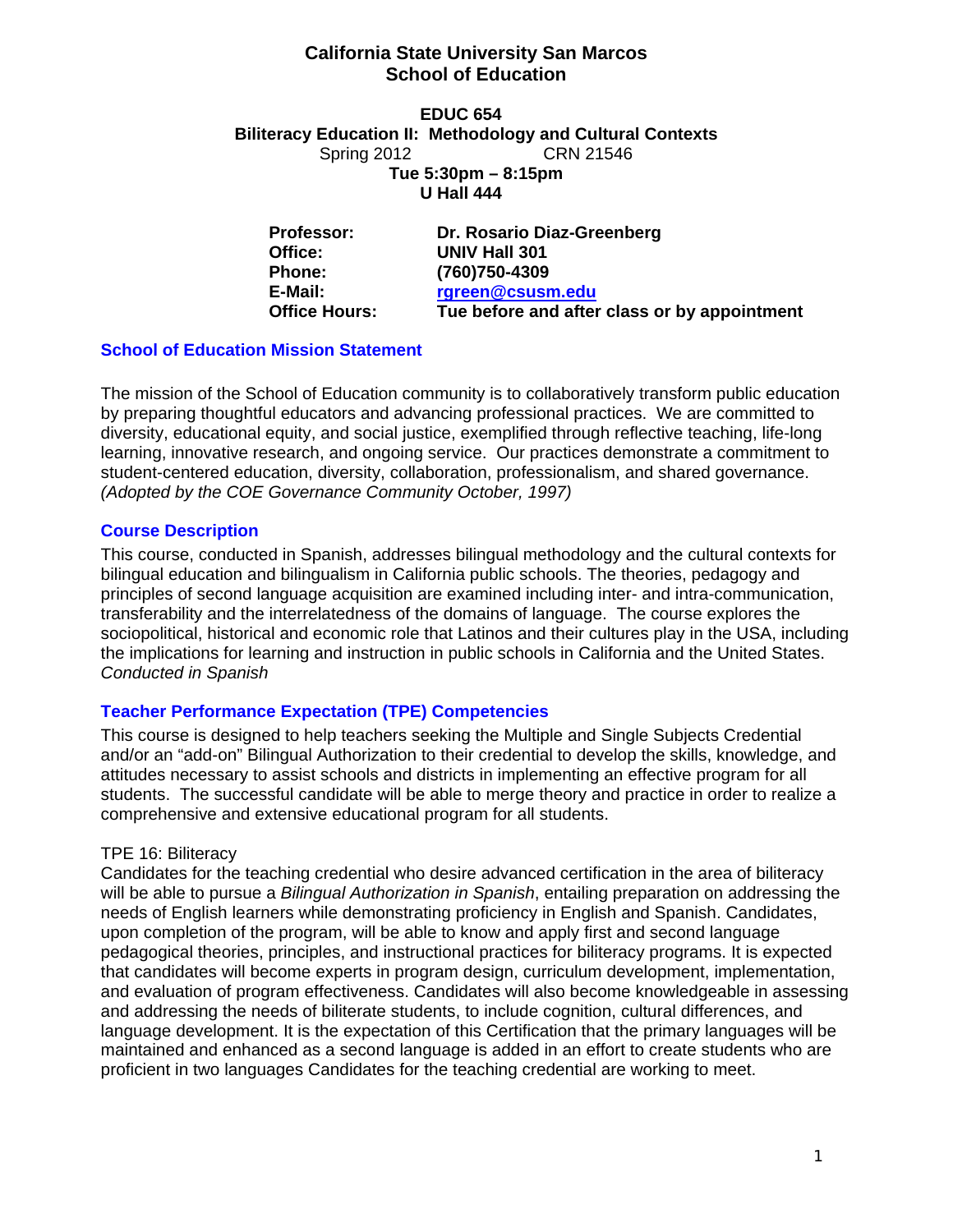*This course is aligned to the following standards for the Bilingual Authorization Teacher Preparation Program:* 

## **Standard 4: Bilingual Methodology (partially fulfilled in this course)**

4a The bilingual teacher preparation program prepares bilingual candidates to understand the interrelatedness among the four domains of language (listening, speaking, reading, and writing) and to know language forms and functions. 4a1The program also prepares candidates to plan, develop, implement and assess standards-aligned content instruction in the primary and target language. 4a2Candidates are prepared to employ a variety of instructional and assessment strategies, appropriate to student language proficiency levels, that foster higher-order thinking skills. 4bThe program ensures that bilingual candidates have knowledge of bilingual instructional models, instructional strategies and materials to appropriately apply them to their instructional and assessment practices.4c In addition, programs develop bilingual candidates' understanding of knowledge of intercultural communication and interaction that is linguistically and culturally responsive. The bilingual teacher preparation program further prepares candidates to evaluate, select, use and adapt state-board adopted and state-board approved materials, as well as other supplemental instructional materials. The program provides opportunities for teacher candidates to demonstrate the ability to use a variety of criteria for selection of instructional materials, to assess the suitability and appropriateness for local context and to augment resources when they are not suitable or available.

#### **Standard 5: Culture of Emphasis**

The professional bilingual teacher preparation program develops candidates' knowledge of the traditions, roles, status, and communication patterns of the culture of emphasis as experienced in the country or countries of origin and in the United States. Included in that knowledge is the understanding of crosscultural, intercultural and intracultural relationships and interactions, as well as contributions of the culture of emphasis in California and the United States. Also included is the knowledge of major historical events, political, economic, religious, and educational factors that influence the socialization and acculturation experiences of the target groups in the California and the U.S. Candidates demonstrate knowledge of the country/countries of origin, including geographic barriers, demographic and linguistic patterns, and the ways in which these affect trends of migration, immigration and settlement in the United States.

# **Course Objectives**

Teacher candidates will be able to: (Bilingual Authorization Standards 4 and 5)

- **understand** the interrelatedness among the four domains of language (listening, speaking, reading, and writing) and to know language forms and functions.
- **plan, develop, implement and assess** standards-aligned content instruction in the primary (Spanish) and target language (English)
- **employ** a variety of instructional and assessment strategies, appropriate to student language proficiency levels, that foster higher-order thinking skills
- **develop an understanding of knowledge** of intercultural communication and interaction that is linguistically and culturally responsive
- **evaluate, select, use and adapt** state-board adopted and state-board approved materials, as well as other supplemental instructional
- **demonstrate** the ability to use a variety of criteria for selection of instructional materials, to **assess** the suitability and appropriateness for local context and to **augment** resources when they are not suitable or available.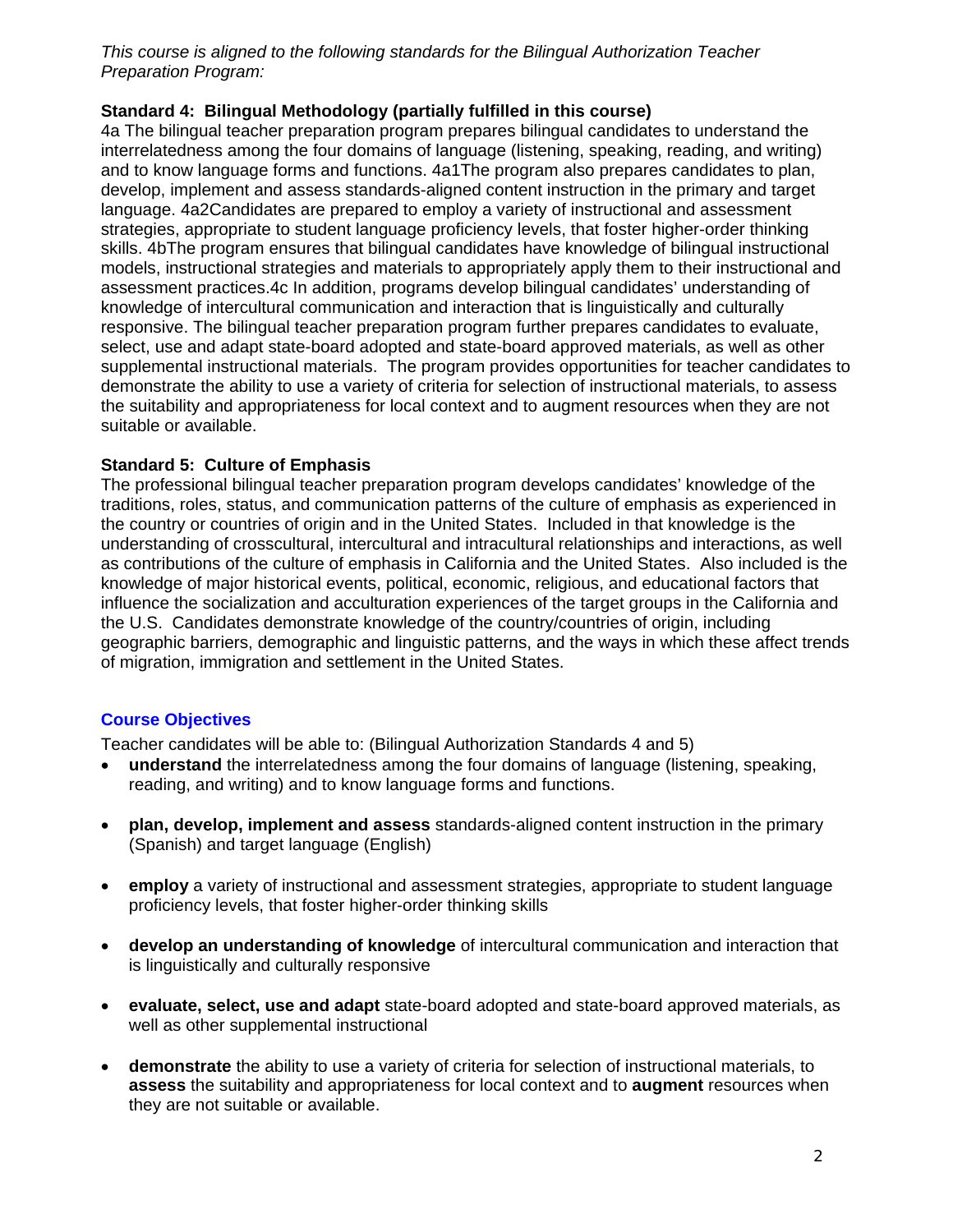- **develop candidates' knowledge** of the traditions, roles, status, and communication patterns of the culture of emphasis as experienced in the country or countries of origin and in the United **States**
- **develop an understanding of** crosscultural, intercultural and intracultural relationships and interactions, as well as contributions of the culture of emphasis in California and the United States.
- **know** major historical events, political, economic, religious, and educational factors that influence the socialization and acculturation experiences of the target groups in California and the U.S.
- **demonstrate knowledge** of the country/countries of origin, including geographic barriers, demographic and linguistic patterns, and the ways in which these affect trends of migration, immigration and settlement in the United States

## **Required Text:**

Diaz-Rico, L. & Weed, K. (2010). The Cross-Cultural, Language, and Academic Development Handbook: A Complete K-12 Reference Guide (4th Edition). Boston, MA: Pearson, Inc.

There is a required Reading Compendium. Information will be provided in class.

Select one book from the list included on pages 15 and 16 to complete the Literary Circle Assignment. Such books can be borrowed from the Library.

### **Authorization to Teach English Learners**

 *Program Standards, August 02)* This credential program has been specifically designed to prepare teachers for the diversity of languages often encountered in California public school classrooms. The authorization to teach English learners is met through the infusion of content and experiences within the credential program, as well as additional coursework. Students successfully completing this program receive a credential with authorization to teach English learners. *(Approved by CCTC in SB 2042* 

Candidates in the Bilingual Authorization Program must meet the requirements for an Authorization to Teach English Learners in order to receive their Bilingual Authorization in Spanish.

#### **School of Education Attendance Policy**

Due to the dynamic and interactive nature of courses in the School of Education, all students are expected to attend all classes and participate actively. A good student is one who adheres to standards of dependability and promptness. At a minimum, students must attend more than 80% of class time, or s/he may not receive a passing grade for the course at the discretion of the instructor. Should the student have extenuating circumstances, s/he should contact the instructor as soon as possible. (Adopted by the COE Governance Community, December, 1997). This policy is expanded as follows: One absence  $= A$ , two absences  $= B$ , three absences  $= C$ 

In addition to attending course sessions, each student will be required to complete lab assignments each week. Some of these assignments require students use campus resources. All students must plan times they can work in labs on campus at least once per week. Students are required to check campus resources and availability of labs. Mac computers are available in ACD 202, UH 271 and UH 360 in addition to other locations such as the library  $2^{nd}$  floor. PC labs are also readily available for your use. Students are required to use campus issued-email accounts and check email and Cougar Courses at least two times per week to communicate with instructor and peers.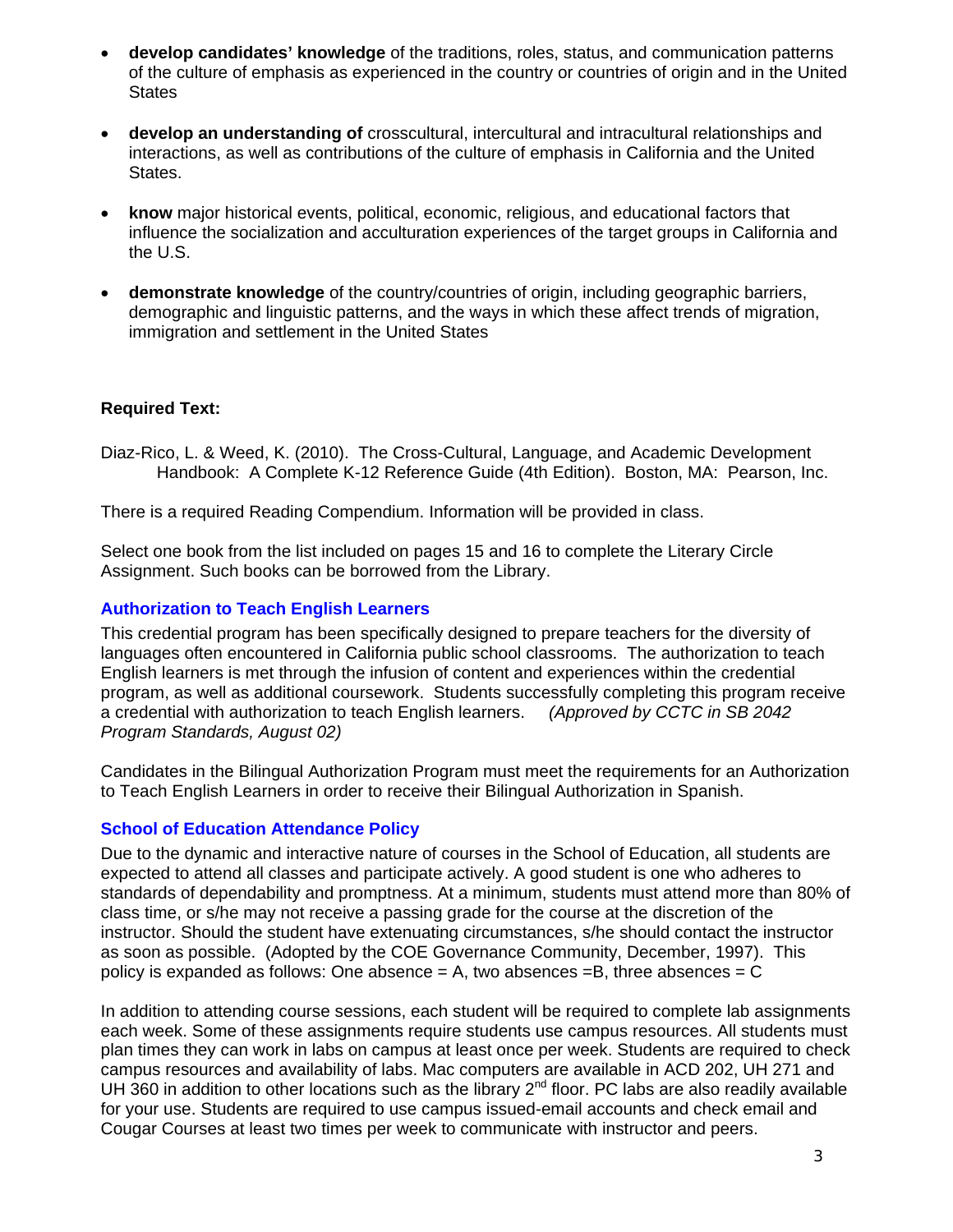#### **CSUSM Academic Honesty Policy**

"Students will be expected to adhere to standards of academic honesty and integrity, as outlined in the Student Academic Honesty Policy. All written work and oral assignments must be original work. All ideas/materials that are borrowed from other sources must have appropriate references to the original sources. Any quoted material should give credit to the source and be punctuated with quotation marks.

Students are responsible for honest completion of their work including examinations. There will be no tolerance for infractions. If you believe there has been an infraction by someone in the class, please bring it to the instructor's attention. The instructor reserves the right to discipline any student for academic dishonesty in accordance with the general rules and regulations of the university. Disciplinary action may include the lowering of grades and/or the assignment of a failing grade for an exam, assignment, or the class as a whole."

#### **Plagiarism:**

As an educator, it is expected that each student will do his/her own work, and contribute equally to group projects and processes. Plagiarism or cheating is unacceptable under any circumstances. If you are in doubt about whether your work is paraphrased or plagiarized see the Plagiarism Prevention for Students website http://library.csusm.edu/plagiarism/index.html. If there are questions about academic honesty, please consult the University catalog.

#### **Appeals**

Every student has the right to appeal grades, or appeal for redress of grievances incurred in the context of any class. Disputes may be resolved informally with the professor, or through the formal grades appeal process. For the latter, consult the Associate Dean, CoEHHS.

#### **Students with Disabilities Requiring Reasonable Accommodations**

Students must be approved for services by providing appropriate and recent documentation to the Office of Disable Student Services (DSS). This office is located in Craven Hall 4300, and can be contacted by phone at (760) 750-4905, or TTY (760) 750-4909. Students authorized by DSS to receive reasonable accommodations should meet with their instructor during office hours or, in order to ensure confidentiality, in a more private setting.

#### **All University Writing Requirement**

In keeping with the All-University Writing Requirement, this course includes a writing component of at least 2,500 words (approximately 10 pages). This is administered in a variety of ways including formal writing requiring use of APA, informal, and electronic online discussions. Therefore, all writing will be looked at for content, grammar, spelling and format.

#### **Professional and Administrative Requirements**

Teacher education is a professional preparation program. It is expected that students will come to class prepared to discuss the readings, submit required assignments, and participate in class activities. Students are expected to adhere to academic honesty and integrity, standards of dependability, confidentiality, and writing achievement. Because it is important for teachers to be able to effectively communicate their ideas to students, parents, colleagues, and administrators, writing that is original, clear and error-free is a priority for the School of Education.

Professional demeanor is expected of all students enrolled in EDUC 654 as evidenced by:

- On time arrival to all class sessions, both face-to-face and online. Please Moodle/email the instructor when you are unable to attend class or when you will be late. It is the policy of the CSUSM School of Education that any student who misses 20% or more of class time, class sessions, or on-line discussion time may not receive a passing grade for a course. (For summer session this means two or more classes missed. No exceptions are allowed)
- Advance preparation of readings and timely submission of assignments.
- Carefully considered, culturally aware approaches to solution finding.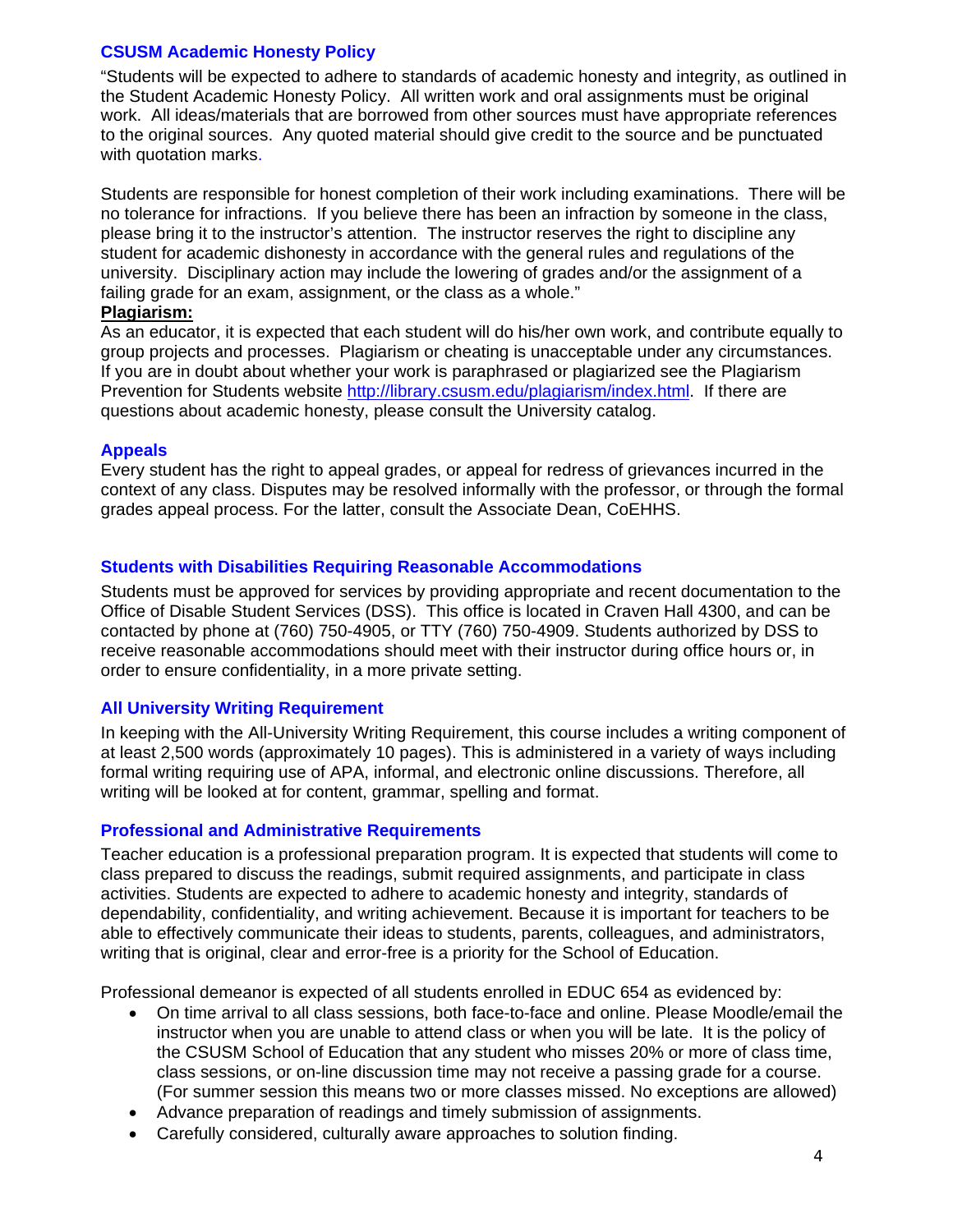- Supportive assistance to classmates with technical and/or content issues.
- Respectful participation in all settings (e.g. whole group, small group, Moodle discussions and study groups) with demonstration of positive interpersonal skills with classmates and guests.
- Backing up copies of all work. You will want these copies for your records and use in professional portfolio entries. Suggested procedures include:
	- Make an EDUC 654 folder on your campus hard drive to save all your files
	- Save a back up of all files on your flash drive
	- **E-mail files to yourself for further backup**
	- Save backups on alternate or home computer
- Productive interaction with peers. Be aware that messages sent within an online context may be open to misinterpretation. When concerned, meanings should be verified to clarify sender's intent.
- teammates) to ensure that you receive information and handouts if you must miss a class. Select one or two class "buddies" (e.g., study group members or Moodle discussion
- Record your Buddies' names, e-mail, home phone and cell phone.

## **Assignments**

Following is a list of course assignments with a brief description of each. Full details are listed online within Cougar Courses. Please note that modifications may occur at the discretion of the instructors. Student's cooperation and flexibility in response to changes will be noted as part of the participation assessment.

In order to successfully complete this course, ALL assignments must be completed at an acceptable level noted on assignment directions and rubrics. In addition to the assignments described below, performance assessment on the teacher candidate's ability to communicate in Spanish will be assessed during class meetings. Failure to successfully complete this course with a grade of B- or higher will prohibit a teacher candidate from obtaining a Bilingual Authorization in Spanish. The percentage of weight for each assignment is noted next to the description of the topic. **Late assignments or assignments missing required elements receive reduced points. All assignments must be completed to pass the course.** 

# **Policy for Submitting Assignments**

It is expected that all work will be turned in prior to, or on, the due date. Late assignments will be penalized by a deduction in points for each day late. After one week, late assignments receive no credit. If extraordinary circumstances occur, please make an appointment with the instructor. Remember that communication is the key to success. Students are required to use campus issued-email accounts and **check email and Moodle at least two times per week outside of class meetings** to communicate with instructor and peers and read announcements. Assignments are due in hard-copy (to be handed-in to the instructor in class) and also online via Moodle posting.

# **Grading Procedures And Assessment**

| The following grading scale will be used: |  |                    |  |
|-------------------------------------------|--|--------------------|--|
| $90 - 100$ A; $80 - 89$                   |  | 79 – below Failing |  |

In order to successfully complete this course, all assignments must be completed at an acceptable level noted on assignment directions and rubrics. Late assignments will loose credit points for each day late and will not be accepted after seven days tardy. In addition to the assignments described above, performance assessment will be on student's cooperation and flexibility in response to unforeseen challenges and student's ability to perform tasks using a variety of technology tools.

# **Criteria for Grading Assignments**

A 90-100% Outstanding work on assignment, excellent syntheses of information and experiences, great insight and application, and excellent writing.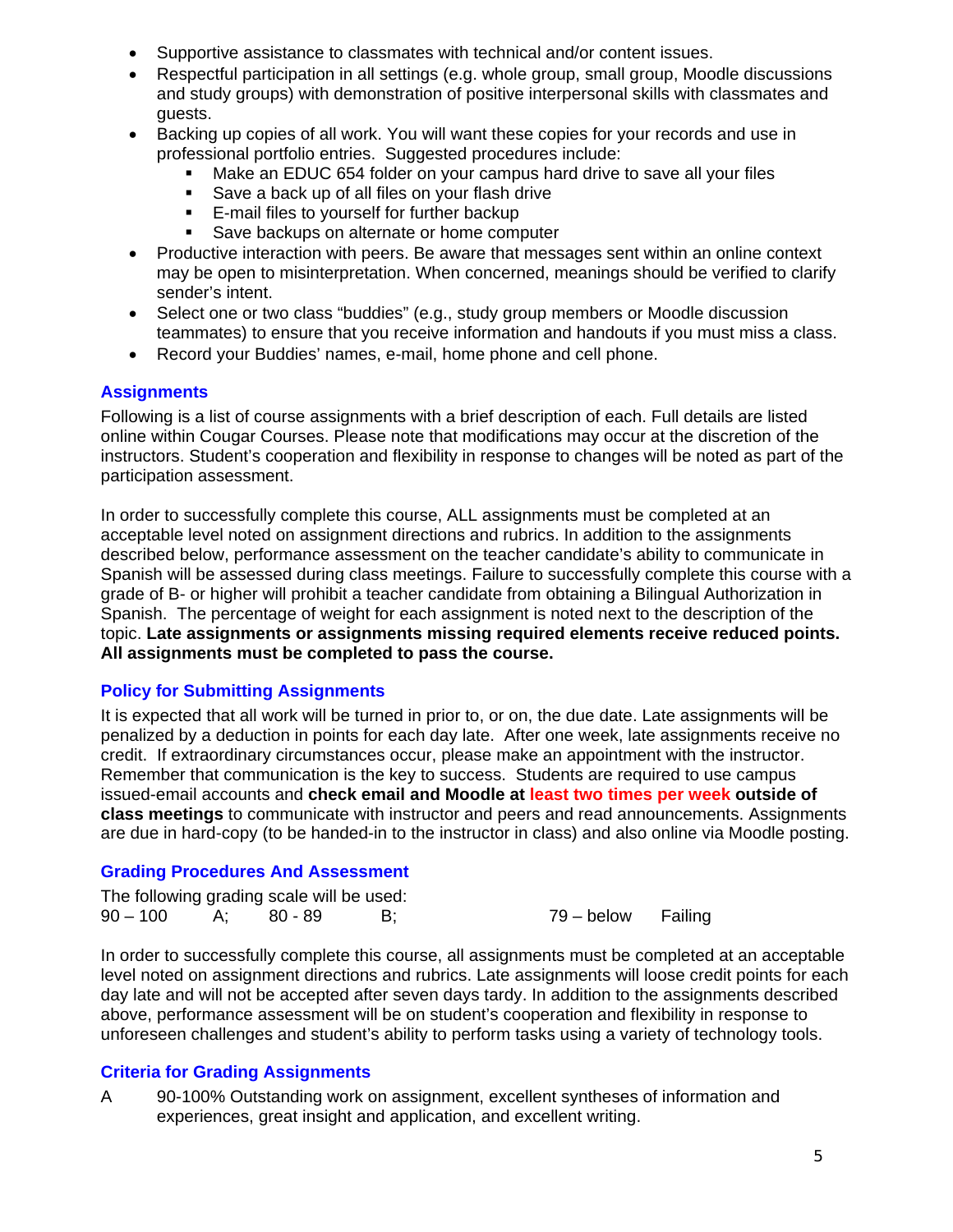- B 80-89% Completion of assignment in good form with good syntheses and application of information and experiences; writing is good.
- C 70-79% Completion of assignment, adequate effort, adequate synthesis of information and application of information and experiences, writing is adequate.

# **Grading Policy**

An **A** student is one who:

- completes all assignments on time and demonstrates the ability to summarize, analyze, and/or reflect at high levels.
- varies sources of information for assignments, demonstrating high degree of effort in pursuing varied perspectives around important educational issues.
- completes all the reading assignments and develops thoughtful and thorough responses.
- produces work that reveals a strong commitment to self-discovery and learning.
- produces work at a high professional level in terms of both writing and content.
- develops a high quality presentation, demonstrating significant learning around a contemporary issue.
- presents confidently and intelligently, demonstrating effective teaching skills.
- completes assignments in/out of class with a focus on learning and exploration, pushing him/herself to better understand the profession through quality work.
- attends almost every class meeting and is fully engaged during class.
- pushes him/herself to new understandings by participating in discussions, sharing his/her opinions, and valuing others' perspectives both in class, online, and in study groups.
- contributes to the positive environment of the class by respecting all members.

A **B** student is one who:

- completes all or almost all assignments, all or most on time, and demonstrates the ability to summarize, analyze, and/or reflect at fairly high levels, showing consistent improvement over time.
- varies sources of information for assignments, demonstrating high degree of effort in pursuing varied perspectives around important educational issues.
- thorough responses. completes all or most of the reading assignments and develops thoughtful and fairly
- produces work that reveals a commitment to self-discovery and learning.
- produces work that is close to professional level in terms of both content and writing, working to develop a strong command of writing, speaking, planning and presenting.
- develops presentations, demonstrating significant learning
- presents confidently and intelligently, demonstrating effective teaching skills.
- completes assignments in/out of class with a focus on learning and exploration, pushing him/herself to better understand the profession through quality work.
- attends almost every class meeting and is regularly engaged during class.
- pushes him/herself to new understandings by participating in discussions, sharing his/her opinions, and valuing others' perspectives.
- contributes to the positive environment of the class by respecting all members.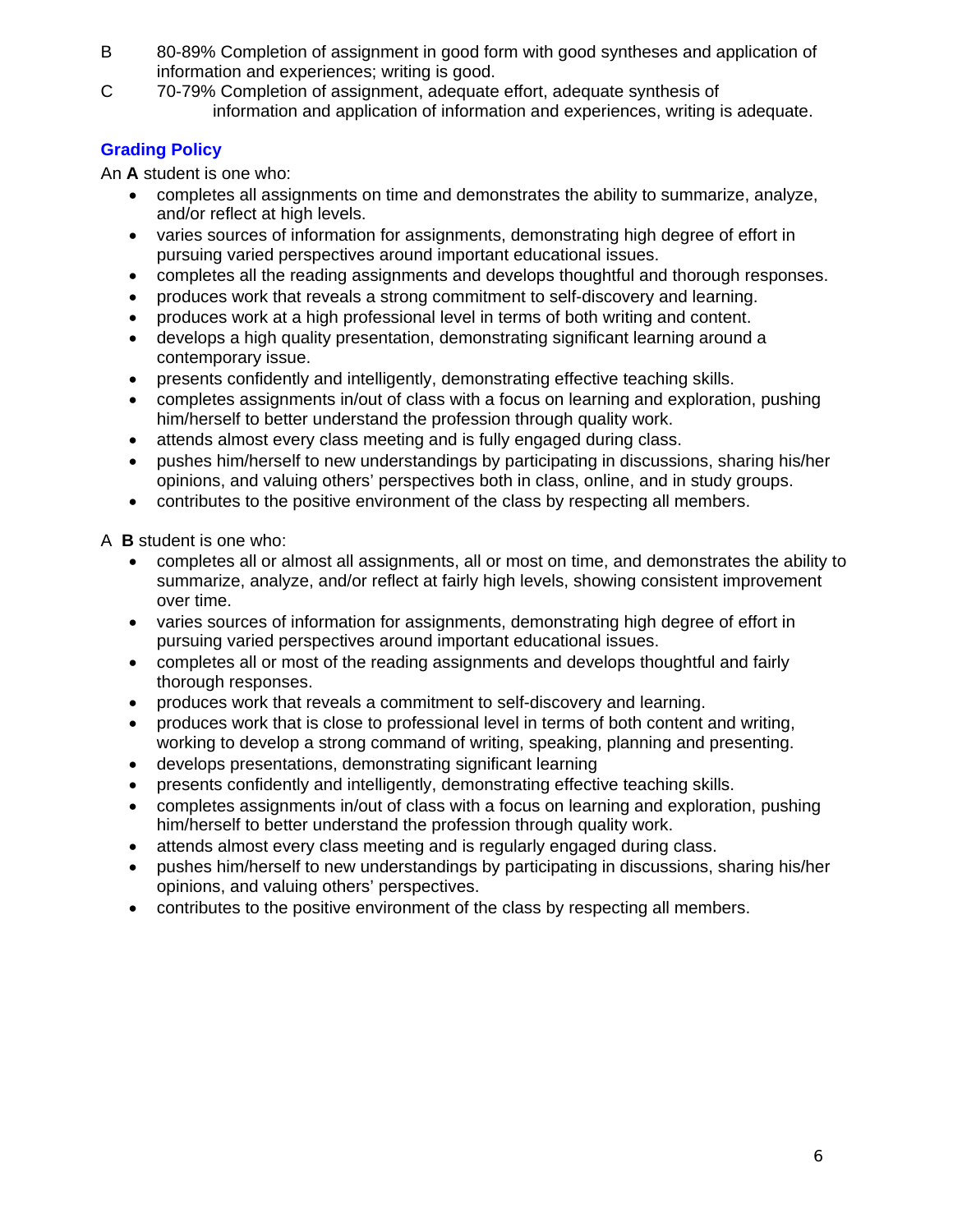Class Assignments:

|                | <b>Assignment</b>             | <b>Description</b>                                                                                                                                                                                                                                                                                                                                                                                                                                                                                                                                                                                                                                                                                                                                                                                              |  |
|----------------|-------------------------------|-----------------------------------------------------------------------------------------------------------------------------------------------------------------------------------------------------------------------------------------------------------------------------------------------------------------------------------------------------------------------------------------------------------------------------------------------------------------------------------------------------------------------------------------------------------------------------------------------------------------------------------------------------------------------------------------------------------------------------------------------------------------------------------------------------------------|--|
| 1              | Reading<br><b>Reflections</b> | Required readings will be discussed at the beginning of the class session<br>on which they are due. Discussions will include summaries, descriptions<br>or reactions to topics from the readings that demonstrate understanding<br>of key concepts.<br>Reading Reflections must include:<br>A written summary and/or analysis of the assigned topic that reflects<br>understanding of the key concepts, including comments / analysis<br>from the required readings.<br>A reflection of the topic including connections that can be made<br>between the topics and teaching English language learners, with<br>specific examples from teaching experiences, school<br>observations, or other personal experiences in bilingual settings.<br>Reading Responses will be graded according to the comprehensiveness |  |
|                |                               | of the response, analysis of the response that demonstrates<br>understanding of the issues, insightful connections of the readings to the<br>candidate's experiences with English learners.<br>Reading Responses can be done as a summary, matrix, or Power Pt.                                                                                                                                                                                                                                                                                                                                                                                                                                                                                                                                                 |  |
| 2              | <b>Literature Circles</b>     | <b>Literature Circle - Choice Book Presentation</b>                                                                                                                                                                                                                                                                                                                                                                                                                                                                                                                                                                                                                                                                                                                                                             |  |
|                |                               | While reading your book, you should keep a series of notes (margin<br>notes/annotations, post-it notes in the book, separate paper notes, etc.)<br>that you can use for later discussion, both on-line and face-to-face, with<br>your colleagues. This major assignment includes: on-line and literature<br>circle participation. You will do a class presentation. Each presentation<br>will include:<br>1 page handout (with APA style book reference, key concepts &                                                                                                                                                                                                                                                                                                                                         |  |
|                |                               | book review) and<br>Skit (either directly from book or created by you to illustrate a main<br>idea) or<br>Presentation Visuals (poster, PPT, overhead, and/or props).                                                                                                                                                                                                                                                                                                                                                                                                                                                                                                                                                                                                                                           |  |
|                |                               |                                                                                                                                                                                                                                                                                                                                                                                                                                                                                                                                                                                                                                                                                                                                                                                                                 |  |
| 3 <sup>1</sup> | Cultural<br>Presentations     | Students, working In groups, choose a topic relevant to their culture of<br>choice and research it to present it (in a Power Point format) to the class<br>Each presentation will include:<br>1 page handout (with APA style book reference, key concepts &<br>book review) and<br>Presentation Visuals (poster, PPT, overhead, and/or props).<br>$\bullet$                                                                                                                                                                                                                                                                                                                                                                                                                                                     |  |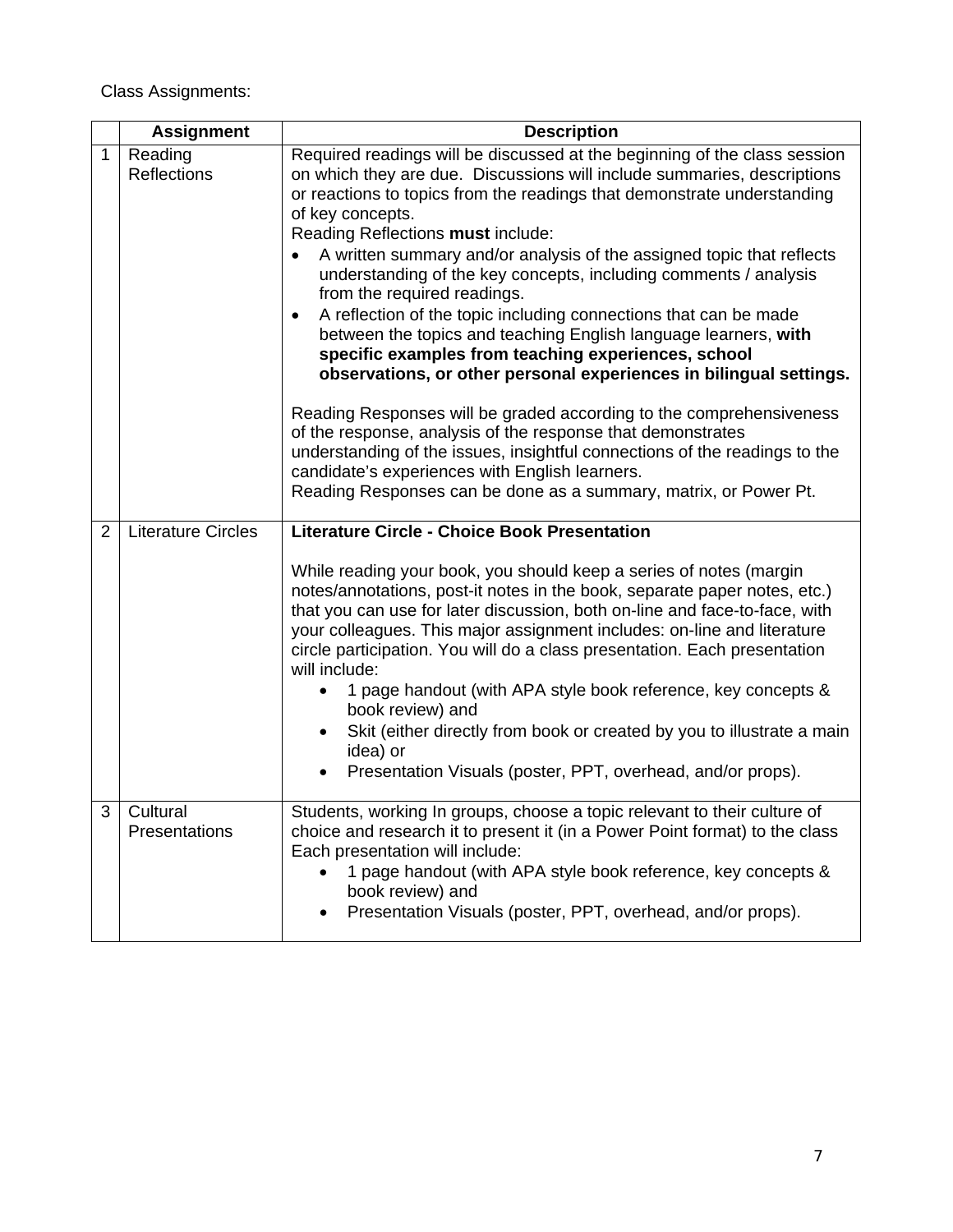| 4 | Interdisciplinary | Integrated Multicultural Unit (CALLA or any other format): You are to                                                             |
|---|-------------------|-----------------------------------------------------------------------------------------------------------------------------------|
|   | Thematic Mini-    | develop an interdisciplinary mini-unit designed to teach in the primary                                                           |
|   | Unit              | language (Spanish) that will be employed in your Clinical Practice and                                                            |
|   |                   | assessed in class afterwards.                                                                                                     |
|   |                   | You must describe the students: grade level (s), literacy level,                                                                  |
|   |                   | placement information on students. There are varying levels of                                                                    |
|   |                   | literacy. (3 points)                                                                                                              |
|   |                   | You must identify the major concepts that you want children to<br>$\bullet$                                                       |
|   |                   | learn in the unit. (3 points)                                                                                                     |
|   |                   | You need to identify the areas of curriculum (content) you will<br>$\bullet$                                                      |
|   |                   | use. For example, literature, mathematics, science, etc., (3                                                                      |
|   |                   | points)                                                                                                                           |
|   |                   | State the <b>content objectives</b> of the unit (3 points)                                                                        |
|   |                   | State the literacy objectives of the unit (3 points)                                                                              |
|   |                   | Identify the learning/scaffolding strategies and the<br>$\bullet$                                                                 |
|   |                   | metacognitive strategies you have chosen to use to help                                                                           |
|   |                   | students make meaning. Give specific reasons for choosing                                                                         |
|   |                   | the strategies you are using, that is, how do these strategies<br>build scaffolds to meaning making and help students think about |
|   |                   | thinking as well as the task(s) while they are doing the task(s).                                                                 |
|   |                   | Use content learned in your other classes to support your                                                                         |
|   |                   | rationale. (3 points)                                                                                                             |
|   |                   | Develop an <b>overview</b> of the topics of the unit. (2 points)                                                                  |
|   |                   | Develop the lessons that will teach the critical concepts. What are                                                               |
|   |                   | the objectives of your lessons, and how are those tied into the                                                                   |
|   |                   | goals and objectives you have set for the entire unit? Be clear                                                                   |
|   |                   | and specific so that someone will be able to take your lessons and                                                                |
|   |                   | replicate them. You do not need to develop more than 3 complete                                                                   |
|   |                   | lessons. The idea is to have your work for your own classroom                                                                     |
|   |                   | completed. We will share the units that are being developed so                                                                    |
|   |                   | that other students in the class can receive copies, if they wish to                                                              |
|   |                   | have them. (10 points)                                                                                                            |
|   |                   | Be sure to include an authentic assessment in your unit. How                                                                      |
|   |                   | will you assess that students have met the objectives of the unit                                                                 |
|   |                   | and the lessons? How will students demonstrate understanding?                                                                     |
|   |                   | And how will you know? Have you developed a rubric and a clear                                                                    |
|   |                   | description of what the various degrees of that rubric mean? (6                                                                   |
|   |                   | points)<br>Include a resource list to include bibliographical information for                                                     |
|   |                   | all materials used, such as books, art prints, CD's, computer                                                                     |
|   |                   | software, videos, etc. (2 points). The unit must also contain a                                                                   |
|   |                   | reflective section. What have you learned from the development                                                                    |
|   |                   | of these lessons? (2 points)                                                                                                      |
|   |                   | I will keep a copy of your unit for the files which will enable other                                                             |
|   |                   | students to look at good models of units. If you want the unit                                                                    |
|   |                   | returned to you, be sure to give me two copies.                                                                                   |
|   |                   |                                                                                                                                   |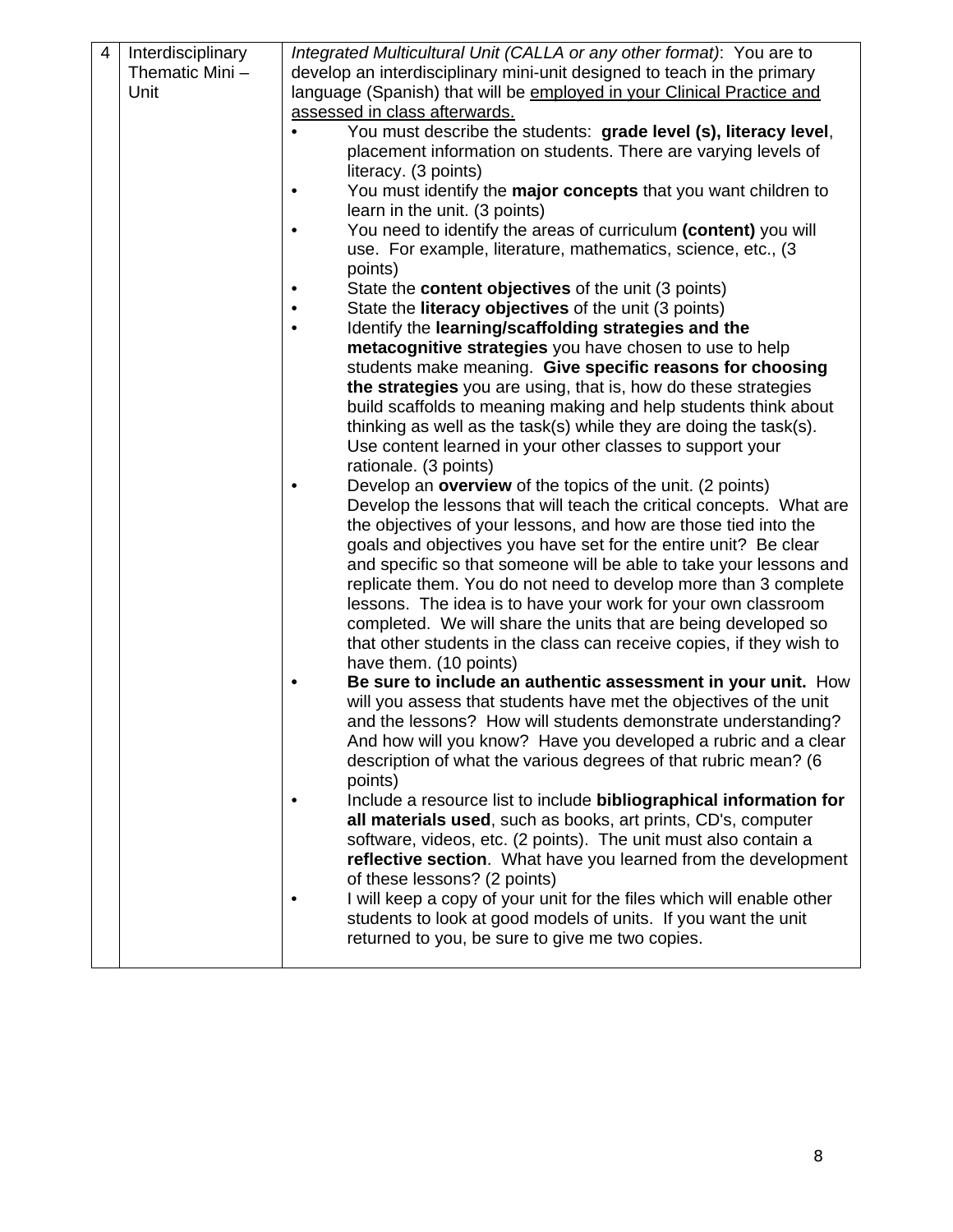| 5 | <b>Historical Event</b><br>Essay | <b>Historical Event Essay:</b><br>For this assignment you will write an essay about a historical event<br>describing how it shaped the history of a country of your choice and how<br>such event affected the migration patterns of its people to the United<br>States. Include specific examples of events or situations that you feel<br>shaped this event. Be sure to situate your examples in the context of<br>assumptions about schooling and education, etc. Feel free to relate<br>these examples to the readings and discussions from class. Information<br>will presented in class and each student will have a maximum of five<br>minutes to do this presentation. Please time your presentation ahead of<br>time so you do not exceed the time allowed in consideration to the<br>students that are waiting to present that night. |
|---|----------------------------------|------------------------------------------------------------------------------------------------------------------------------------------------------------------------------------------------------------------------------------------------------------------------------------------------------------------------------------------------------------------------------------------------------------------------------------------------------------------------------------------------------------------------------------------------------------------------------------------------------------------------------------------------------------------------------------------------------------------------------------------------------------------------------------------------------------------------------------------------|
| 6 | Outcome<br>Assessment            | Students reflect on course topics/ readings related to the course content<br>and how they mirror their own experiences in learning/maintaining their<br>mother tongue. APA must be followed for listing all resources. Entries are<br>made to the journal weekly.                                                                                                                                                                                                                                                                                                                                                                                                                                                                                                                                                                              |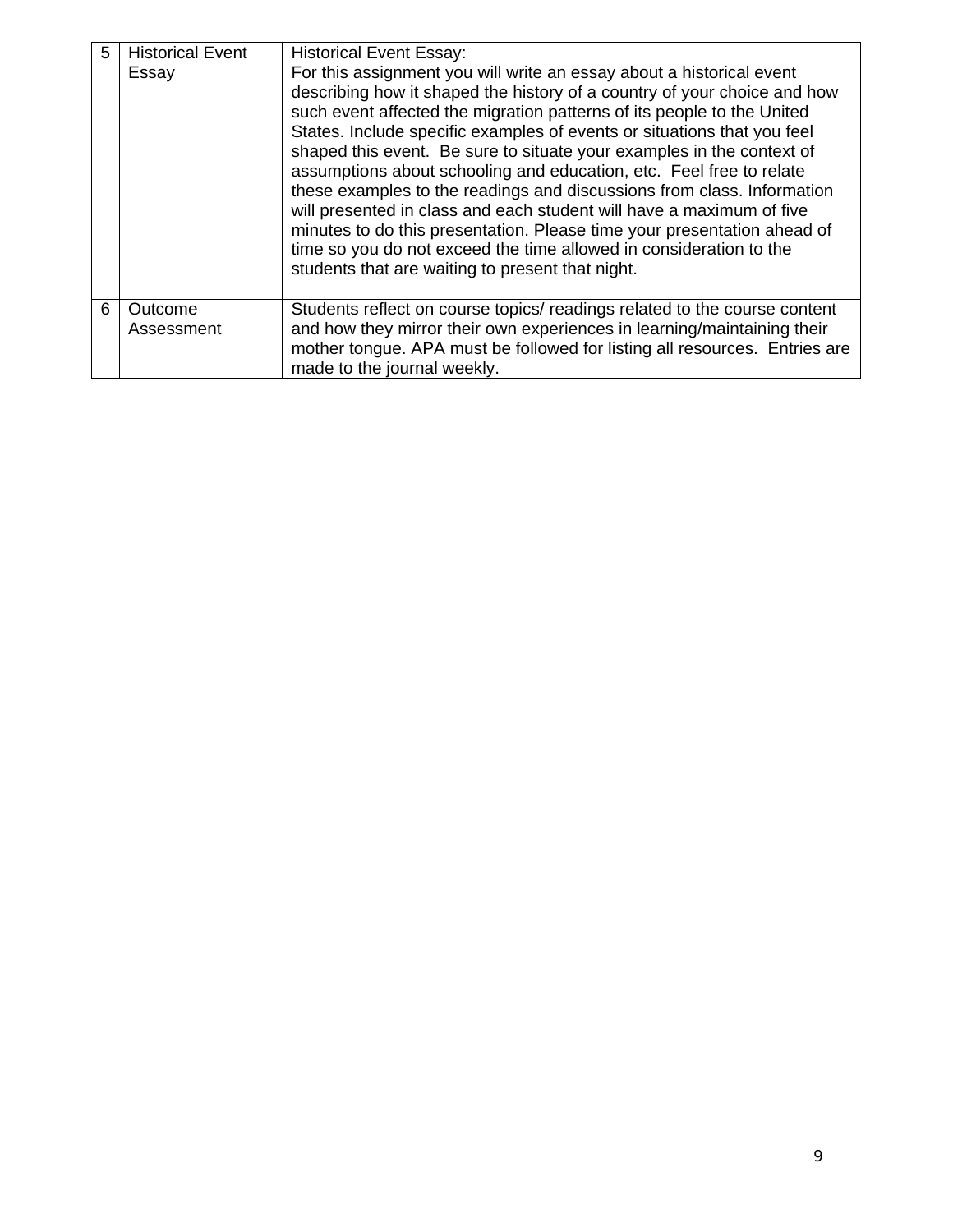# PROGRAMA TENTATIVO

#### **La maestra se reserva el derecho a cambiar, quitar o aumentar los tópicos, actividades y tareas descritos a continuación.**

| <b>Sesión</b>                     | <b>Tópico</b>                                                                                                                                                                                                                                                                                                                                                                                                                                              | <b>Actividad</b>                                                                                                                                                                                                                                                                                                                                                                                                                                                                                                                                              |
|-----------------------------------|------------------------------------------------------------------------------------------------------------------------------------------------------------------------------------------------------------------------------------------------------------------------------------------------------------------------------------------------------------------------------------------------------------------------------------------------------------|---------------------------------------------------------------------------------------------------------------------------------------------------------------------------------------------------------------------------------------------------------------------------------------------------------------------------------------------------------------------------------------------------------------------------------------------------------------------------------------------------------------------------------------------------------------|
| <b>Sesion 1</b>                   | Introduction to the class, discussion                                                                                                                                                                                                                                                                                                                                                                                                                      | KWL chart, ice breaker activities                                                                                                                                                                                                                                                                                                                                                                                                                                                                                                                             |
| $1/24$                            | about bilingual education, class<br>expectations<br>Review of interrelatedness among the four<br>domains of language (listening, speaking,<br>reading, and writing) and language forms<br>and functions, as covered in previous course                                                                                                                                                                                                                     | Readings and Activities from T. Walter<br>"Amazing English" to be used for<br>review of topic previously covered in<br>last course                                                                                                                                                                                                                                                                                                                                                                                                                            |
| Sesión 2<br>1/31                  | plan, develop, implement and assess<br>standards-aligned content instruction in the<br>primary and target language<br>Standards Power Point in Spanish: See .ppt<br>sample here<br>Download copy of CA Framework; See<br>Frameworks here<br>Download copy of Spanish Standards                                                                                                                                                                             | Read Chp 5 Content Area Instruction<br>in Diaz-Rico<br>View Power Point presentation that<br>explains the history of standards in<br>education, examine the CA standards<br>framework corresponding to different<br>grade levels and Spanish Standards,<br>and use them to create a t unit of<br>study in Spanish to be implemented in<br><b>Clinical Practice and assessed</b><br>accordingly afterwards in class.                                                                                                                                           |
| Sesión 3<br>2/7                   | plan, develop, implement and assess<br>standards-aligned content instruction in the<br>primary and target language<br><b>Read CALLA Handbook</b><br>Elements of a Multicultural Unit: See sample<br>here                                                                                                                                                                                                                                                   | View Power Point presentation that<br>explains the history of standards in<br>education, having the students<br>examine the CA standards framework<br>corresponding to different grade levels<br>and Spanish Standards, and use them<br>to create a unit of study in Spanish to<br>be implemented in their Clinical<br>Practice and assessed accordingly<br>afterwards in class.                                                                                                                                                                              |
| Sesión 4<br>2/14                  | evaluate, select, use and adapt state-<br>board adopted and state-board approved<br>materials, as well as other supplemental<br>instructional<br>Darder, A. (1993). How Does the Culture of<br>the Teacher Impact the Development and<br>Empowerment of Latino Students in the<br>United States: The Unexamined Question in<br>Critical Pedagogy in Handbook of Schooling<br>in Urban America. S. Rothstein (ed.). New<br>York: Greenwood Press (195-222). | Students review guidelines for the<br>evaluation and selection of materials<br>and, after being exposed to state-<br>board adopted and approved<br>materials, students apply guidelines to<br>curriculum and ancillary materials.<br>Read Darder chapter and apply<br>guidelines provided in chapter<br>Read Chp 7 "Language and Content"<br>Area Assessment" in Diaz-Rico<br>Create a unit of study and employ it<br>during Clinical Practice to assess its<br>content in the field. Unit effectiveness<br>is also assessed in class once unit is<br>taught. |
| Sesión 5<br>2/21<br><b>ONLINE</b> | employ a variety of instructional and<br>assessment strategies, appropriate to<br>student language proficiency levels, that<br>foster higher-order thinking skills.                                                                                                                                                                                                                                                                                        | Read Chp 7 "Language and Content<br>Area Assessment" in Diaz-Rico<br>Create a unit of study and employ it<br>during Clinical Practice to assess its                                                                                                                                                                                                                                                                                                                                                                                                           |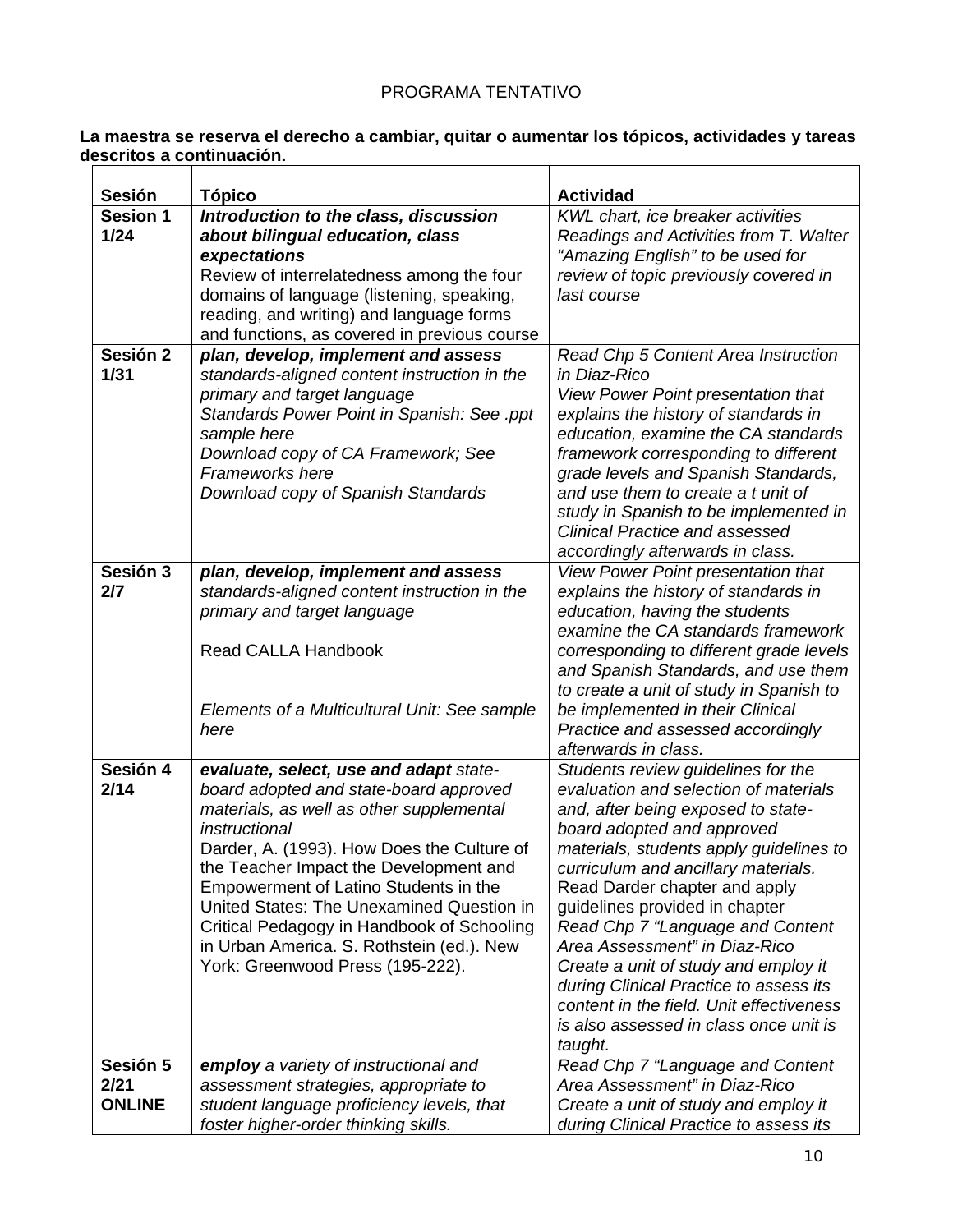|                  | Read sections from T. Walter "Amazing                                                                                                                                                                                                                                                                                                                                                                                                                                                                                                                               | content in the field. Unit effectiveness<br>is also assessed in class once unit is                                                                                                                                                                                                                                                                                                                        |
|------------------|---------------------------------------------------------------------------------------------------------------------------------------------------------------------------------------------------------------------------------------------------------------------------------------------------------------------------------------------------------------------------------------------------------------------------------------------------------------------------------------------------------------------------------------------------------------------|-----------------------------------------------------------------------------------------------------------------------------------------------------------------------------------------------------------------------------------------------------------------------------------------------------------------------------------------------------------------------------------------------------------|
|                  | English"                                                                                                                                                                                                                                                                                                                                                                                                                                                                                                                                                            | taught.                                                                                                                                                                                                                                                                                                                                                                                                   |
| Sesión 6<br>2/28 | demonstrate the ability to use a variety of<br>criteria for selection of instructional<br>materials, to assess the suitability and<br>appropriateness for local context and to<br><b>augment</b> resources when they are not<br>suitable or available.<br>Darder, A. (1993). How Does the Culture of<br>the Teacher Impact the Development and<br>Empowerment of Latino Students in the<br>United States: The Unexamined Question in<br>Critical Pedagogy in Handbook of Schooling<br>in Urban America. S. Rothstein (ed.). New<br>York: Greenwood Press (195-222). | Read Chapter #3 "Un Nuevo Enfoque<br>Critico: La Perspectiva Comuncativa"<br>in "Planteamientos de la Pedagogia<br>Critica: Comunicar y Transformar" by<br>Ayuste, A, Flecha, R, Lopez Palma, F,<br>Lleras, JEditorial Greo de Serveis<br>Pedagogics, Barcelona, Spain                                                                                                                                    |
| Sesión 7<br>3/6  | develops candidates' knowledge of the<br>traditions, roles, status, and communication<br>patterns of the culture of emphasis as<br>experienced in the country or countries of<br>origin and in the United States<br><b>Video of Marcelo Suarez Orozco's</b><br><b>Diversity Lecture</b><br><b>Cultural Presentations start!</b><br><b>CommunityFootprint Revisited with new</b><br>questions.                                                                                                                                                                       | <b>View Marcelo Suarez Orozco's</b><br>Diversity Lecture on Video<br>After researching the different<br>countries of origin and working in<br>small groups students prepare power<br>point presentations about the different<br>countries of origin and present them in<br>class. Each presentation covers<br>elements as described in rubric. See<br>sample here<br><b>Community Footprint revisited</b> |
| Sesión 8<br>3/13 | develop an understanding of knowledge<br>of intercultural communication and<br>interaction that is linguistically and culturally<br>responsive<br>Read "Conceptualizaciones sobre la<br>cultura, las relciones de poder y la<br>interculturalidad" in in "Pedagogia<br>Intercultural Bilingue: Fundamentos de la<br>Educacion Bilingue" W. Kuper, ed Ediciones<br>ABYA-YALA, Quito, Ecuador, 1993                                                                                                                                                                   | Read Chps 9 and 10 in Diaz-Rico<br>Based on reading assignment<br>students review the different types of<br>intercultural communication and<br>interaction characteristic of Latinos,<br>research how they depict the cultures<br>of origin, and show how they are<br>carried over to a new setting in the<br>USA.                                                                                        |
| Sesión 9<br>3/27 | develop an <i>understanding</i> of crosscultural,<br>intercultural and intracultural relationships<br>and interactions, as well as contributions of<br>the culture of emphasis in California and the<br><b>United States.</b>                                                                                                                                                                                                                                                                                                                                       | Read Chp 8 in Diaz-Rico<br>Chapter 18 in C.Baker "Foundations of<br><b>Bilingual Education and Bilingualism."</b><br>Read "Hispanic Contributions to the<br>USA" in<br>http://www.hispaniccontributions.org/                                                                                                                                                                                              |
| Sesión 10<br>4/3 | know major historical events, political,<br>economic, religious, and educational factors<br>that influence the socialization and<br>acculturation experiences of the target<br>groups in the California and the U.S<br>Read                                                                                                                                                                                                                                                                                                                                         | Based on essays written for class<br>assignment, students prepare a<br>timeline delineating the major<br>historical events that shape the<br>socialization and acculturation<br>experiences of the target groups in<br>California and the US<br>Such events are then discussed in<br>small groups and the information<br>gathered is presented to the whole<br>class.                                     |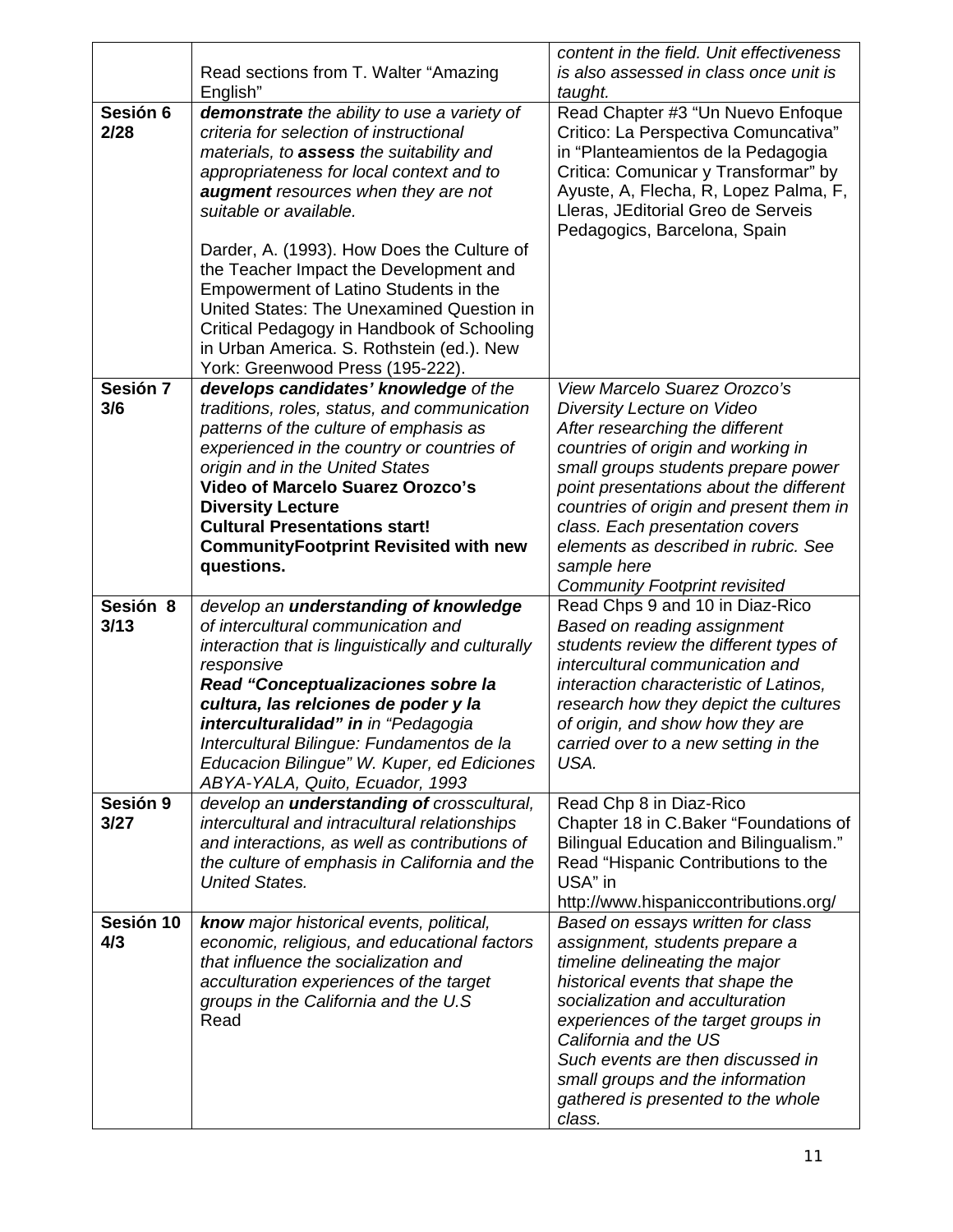|                   |                                                                                          | Consult websites such as<br>www.pewresearch.org and look up                          |
|-------------------|------------------------------------------------------------------------------------------|--------------------------------------------------------------------------------------|
|                   |                                                                                          | "Demographic Profiles of U.S.                                                        |
|                   |                                                                                          | <b>Hispanics by Country of Origin</b>                                                |
| Sesión 11<br>4/10 | know major historical events, political,<br>economic, religious, and educational factors | <b>Historical Event Essays are shared!</b><br>Using information from their essays as |
| <b>ONLINE</b>     | that influence the socialization and                                                     | their knowledge base, candidates then                                                |
|                   | acculturation experiences of the target                                                  | work in small groups to prepare a                                                    |
|                   | groups in the California and the U.S<br>Read "Latinos, Past and Present" in "Barrios     | timeline delineating the major<br>historical events that shape the                   |
|                   | and Borderlands: Culture of Latinos and                                                  | socialization and acculturation                                                      |
|                   | Latinas in the USA" by Lynn, D and Heyck,                                                | experiences of the target groups in                                                  |
|                   | D Routledge, NY 1994                                                                     | California and the United States                                                     |
|                   |                                                                                          | through a power point presentation.                                                  |
|                   |                                                                                          | Watch PBS Episode Three, THE<br><b>CHICANO WAVE Mexican Americans</b>                |
|                   |                                                                                          | in California, Texas and throughout                                                  |
|                   |                                                                                          | the Southwest and write short essay                                                  |
|                   |                                                                                          | on how music was used to depict                                                      |
|                   |                                                                                          | Chicano struggle                                                                     |
| Sesión 12<br>4/17 | know major historical events, political,<br>economic, religious, and educational factors | <b>Historical Event Essays are shared!</b><br>Using information from their essays as |
|                   | that influence the socialization and                                                     | their knowledge base, candidates then                                                |
|                   | acculturation experiences of the target                                                  | work in small groups to prepare a                                                    |
|                   | groups in the California and the U.S                                                     | timeline delineating the major                                                       |
|                   | Read "Latinos, Past and Present" in "Barrios<br>and Borderlands: Culture of Latinos and  | historical events that shape the<br>socialization and acculturation                  |
|                   |                                                                                          |                                                                                      |
|                   |                                                                                          |                                                                                      |
|                   | Latinas in the USA" by Lynn, D and Heyck,<br>D Routledge, NY 1994                        | experiences of the target groups in<br>California and the United States              |
|                   |                                                                                          | through a power point presentation.                                                  |
| Sesión 13         | demonstrate knowledge of the                                                             | <b>Literature Circle - Choice Book</b>                                               |
| 4/24              | country/countries of origin, including<br>geographic barriers, demographic and           | <b>Presentations</b>                                                                 |
|                   | linguistic patterns, and the ways in which                                               | Students present the book of their<br>choice                                         |
|                   | these affect trends of migration, immigration                                            | . Each presentation will include:                                                    |
|                   | and settlement in the United States                                                      | 1 page handout (with APA                                                             |
|                   |                                                                                          | style book reference, key                                                            |
|                   |                                                                                          | concepts & book review) and<br>Skit (either directly from book                       |
|                   |                                                                                          | or created by group to illustrate                                                    |
|                   |                                                                                          | a main idea) or                                                                      |
|                   |                                                                                          | Presentation Visuals (poster,                                                        |
|                   |                                                                                          | PPT, overhead, and/or props).                                                        |
| Sesión 14         | demonstrate knowledge of the                                                             | <b>Community Footprint revisited</b><br><b>Literature Circle - Choice Book</b>       |
| 5/1               | country/countries of origin, including                                                   | <b>Presentations</b>                                                                 |
|                   | geographic barriers, demographic and                                                     | Each presentation will include:                                                      |
|                   | linguistic patterns, and the ways in which                                               | 1 page handout (with APA                                                             |
|                   | these affect trends of migration, immigration<br>and settlement in the United States     | style book reference, key<br>concepts & book review)                                 |
|                   | <b>Language in the USA: Themes for the</b>                                               | Skit (either directly from book<br>$\bullet$                                         |
|                   | <b>Twenty-first Century</b>                                                              | or created by group to illustrate                                                    |
|                   |                                                                                          | a main idea)                                                                         |
|                   |                                                                                          | Presentation Visuals (poster,<br>PPT, overhead, and/or props).                       |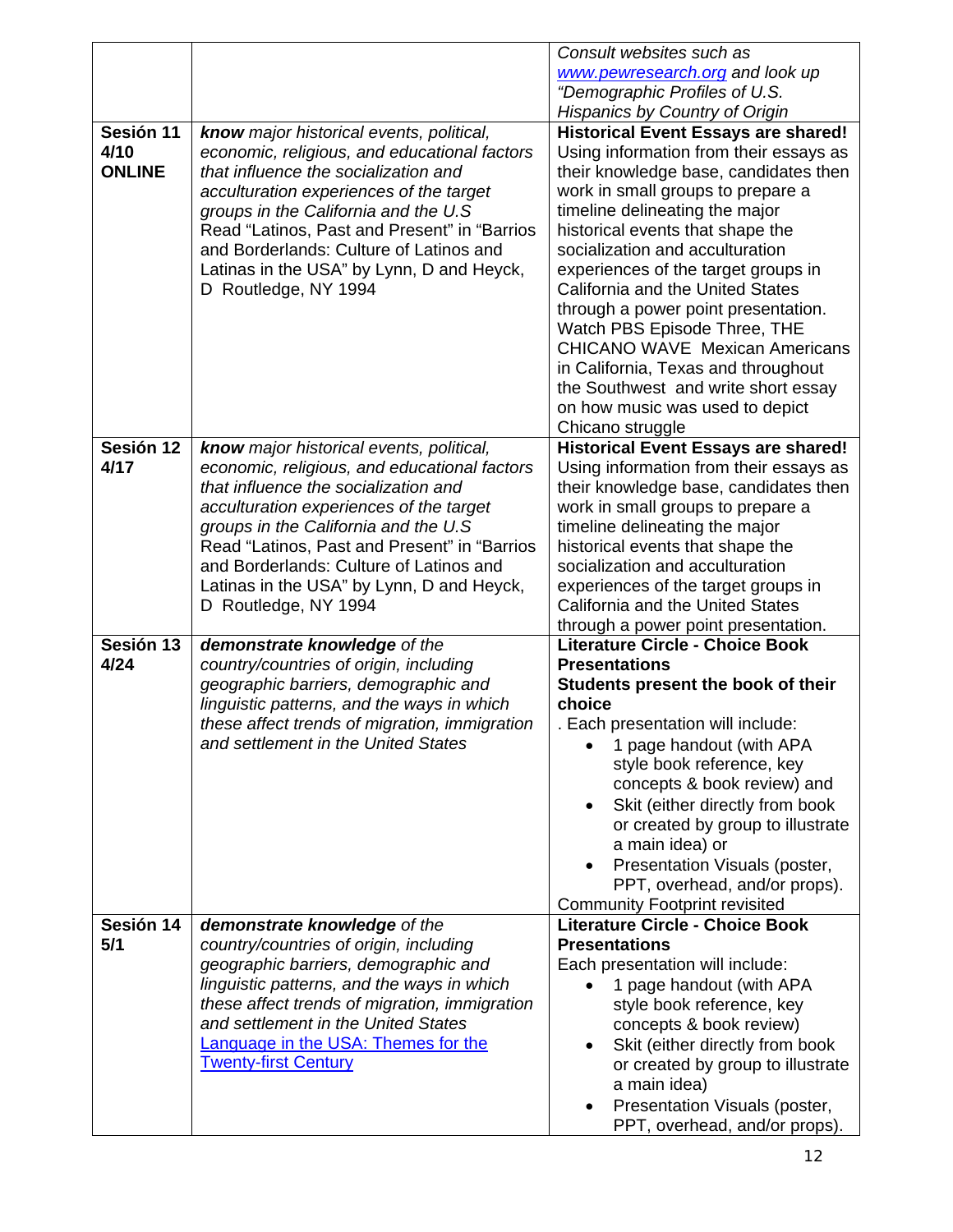|     | Sesión 15   Final Reflections: What have we learned/   Outcome Assessment due |  |
|-----|-------------------------------------------------------------------------------|--|
| 5/8 | Where do we go from here?                                                     |  |

#### **EDUC 654 Course Reader:**

*W. Kuper "Pedagogia Intercultural Bilingue: Fundamentos de la Educacion Bilingue" Ediciones ABYA-YALA, Quito, Ecuador, 1993* 

T. Walter *"Amazing English" Amazing English! How-To Handbook: Instructional Strategies for the Classroom Teacher for Cultural Diversity, Language Acquisition, Literacy, Academic Content, Assessment* Addison Wesley Publishing Company 1996

*"Types of Bilingual Education" in C Baker's Foundations of Bilingual Education and Bilingualism,*  Foundations of Bilingual Education And Bilingualism Multilingual Matters; 4 edition (March 7, 2006)

Uhl Chamot. A, "*The Calla Handbook: Implementing the Cognitive Academic Language Learning Approach"* Addison Wesley Publishing Company 1994

Ayuste, A, Flecha, R, Lopez Palma, F, Lleras *"Planteamientos de la Pedagogia Critica: Comunicar y Transformar"* Editorial Greo de Serveis Pedagogics, Barcelona, Spain 2000

Villanueva T, "*Chicanos: Antologia Historica y Literaria*," Tierra Firme Fondo de Cultura Economica, Mexico 1995

North from Mexico: The Spanish-Speaking People of the United States , Mc Williams, C,Praeger, Ny 1990

"Latinos, Past and Present" in "Barrios and Borderlands: Culture of Latinos and Latinas in the USA" by Lynn, D and Heyck, D Routledge, NY 1994

Darder, A. (1993). *How Does the Culture of the Teacher Impact the Development and Empowerment of Latino Students in the United States: The Unexamined Question in Critical Pedagogy* in Handbook of Schooling in Urban America*.* S. Rothstein (ed.). New York: Greenwood Press (195-222).

#### **"How Does the Culture of the Teacher Impact the Development and Empowerment of Latino Students in the United States" Antonia Darder**

#### *Questions to Critically Analyze Curriculum*

Does the curriculum reflect the cognitive, motivational, and relational styles of Latino students?

Who is involved in the development of curriculum and the selection of materials?

Are the everyday lives and community realities of Latino students integrated into the daily life of the classroom? If so, how is this done?

Are there consistent and ongoing opportunities for Latino students to engage together in dialogue that centers upon their own experiences and daily lives? If so, what are some examples of this practice?

Are there adults in the classroom environment who are able consistently to engage Latino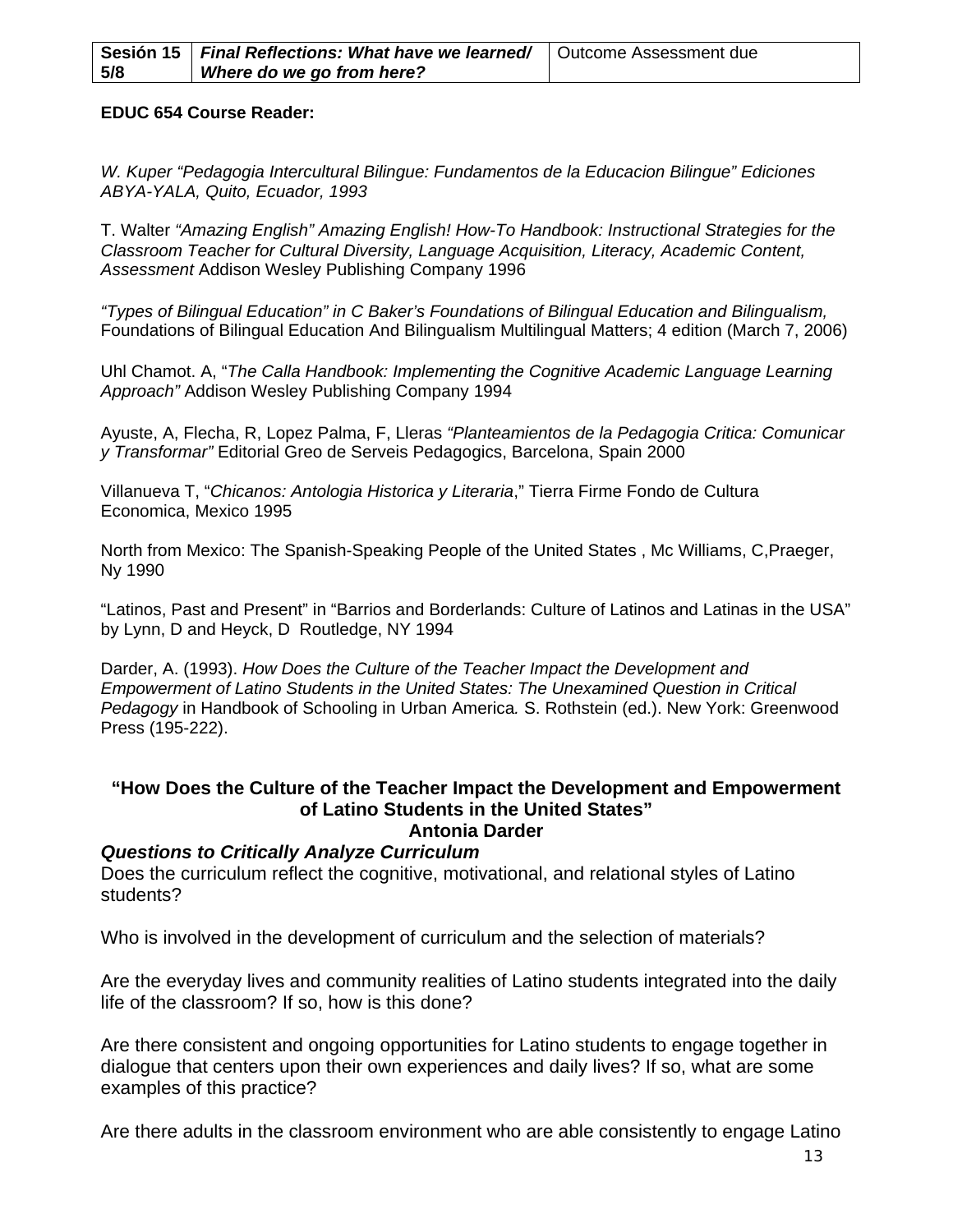students in their native tongue and who address students' issues related to both their primary cultural and bicultural experiences?

Are there sufficient opportunities for Latino students to engage their personal cultural histories and to develop their consciousness with respect to their subject position in the United States? If so, what are some examples?

Are Latino, parents and community members involved in the students' educational process and school governance? If so, in what ways does this take place, and what roles do they play?

Are classroom relations and curricular activities designed to stimulate and nurture the ongoing development of cultural identity, voice, participation, solidarity, and individual and collective empowerment? If so, give some examples.

Does the teacher make explicit relations of power at work in the classroom, school, community, and society, with respect to the students' lives? If so, give examples of how this is done.

Does the teacher struggle with Latino students to overcome limiting and debilitating forms of resistance, while at the same time supporting resistance to cultural subordination and human injustice? If so, how is this undertaken?

Does the teacher understand the relationship between theory and practice? If so, how is this apparent in the manner in which the teacher perceives her or his role, relates to Latino students, their parents, and community, defines student expectations, creates and establishes new curriculum, acknowledges personal limitations, and perceives the production of knowledge and the development of literacy and bilingual proficiency?

#### **Suggested List of Books for Literary Circles:**

 Ruiz de Burton, Amparo *The Squatter and the Don (2004)*  Cisneros, Sandra Caramelo. Vintage. Villarreal, Jose *Pocho(1959)*  Rivera, Tomas *Y no se lo Trago la Tierra: And the Earth did not Devour Him (1987)*  Anzaldua, Gloria *Borderlands/ La Frontera*  Islas, Arturo *The Rain God (1984)*  Phillip Santos, John *Places Left Unfinished at the time of Creation* (1999) Anaya, Rudolfo. *Bless Me, Ultima*. Cisneros, Sandra. *The House on Mango Street*. Rodriguez, Luis. *Always Running.*  Gaspar de Alba, Alicia. *Desert Blood, The Juarez Murders*  Murray, Yxta Maya. *The Conquest*  Valdez, Luis Zoot Suit and Other Plays. Arte Publico. Zeta Acosta, Oscar *Revolt of the Cockroach People*. Vintage. Véa. Alfredo *Gods Go Begging*. Plume.